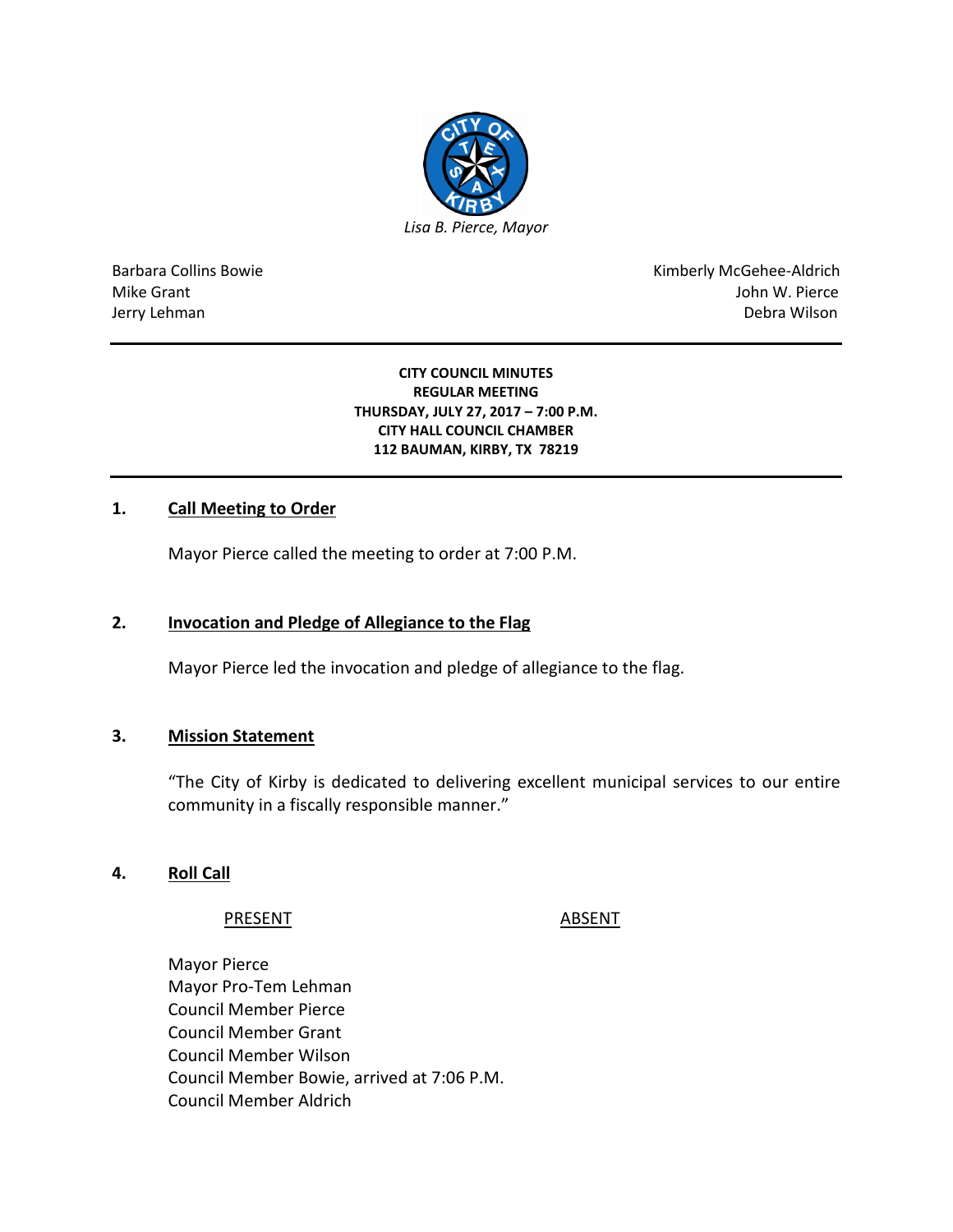#### **5. Citizen Participation**

There were not any citizens signed up to participate.

#### **6. Consent Agenda**

#### a. Approval Of Regular Minutes – July 13, 2017

Council Member Grant moved to accept the Consent Agenda; seconded by Mayor Pro-Tem Lehman.

The motion carried with a 5-1 vote (Council Member Wilson abstained)

## **7. Presentation**

## a. Suicide Awareness

Veronica Herrera approached the City Council to address suicide awareness.

City Council offered their support to recognize September is Suicide Prevention Awareness Month and September  $10^{th}$  is World Suicide Prevention Day.

## b. Youth After School Program Partnership

Tom Brown and Tim Littlefield presented the Alamo City All-Stars Sports and Fitness After-School Program.

Council Member Wilson invited them to participate in National Night Out and bring literature to promote their program.

The Council offered advice on how to promote their program.

## c. Status Update On Kirby Bexar Animal Facility

Council Member Grant provided an update on the Kirby Bexar Animal Facility. The facility needs two kennel technicians and needs to be promoted. Signage is needed to help identify the facility and volunteers are needed to help care for the animals.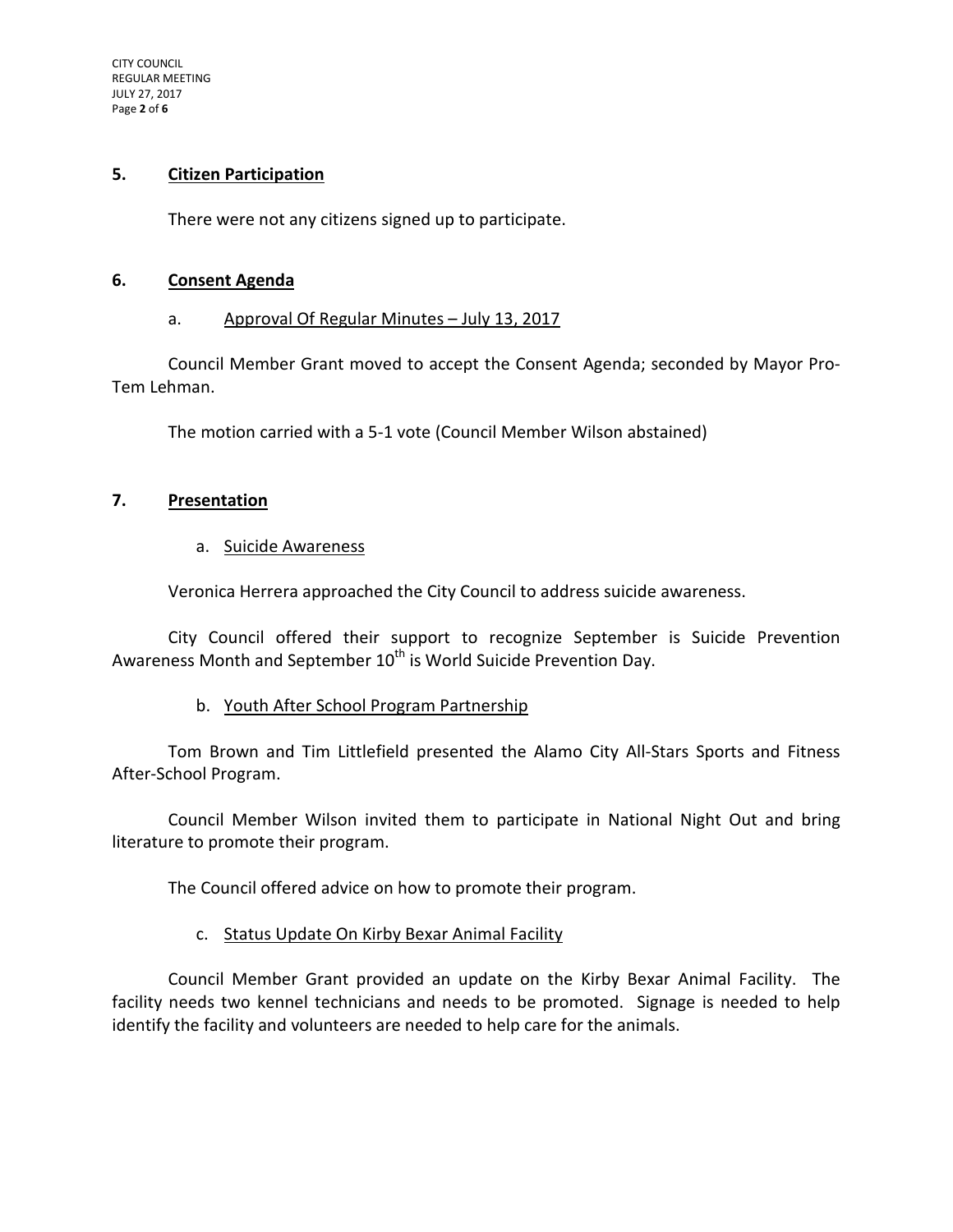#### **8. Discussion And Possible Action**

# a. Discussion And Possible Action To Award Bid For Friendship Park Hike & Bike Trail Construction

Miles Stanley, Ford Engineering, informed the Council there were ten bids opened on June 14, 2017. After reviewing the bids, they are recommending D&S Concrete in the amount of \$479,358.70.

Council Member Pierce moved to award the bid for Friendship Park Hike & Bike Trail Construction in the amount of \$479,358.70 to D & S Concrete; seconded by Council Member Wilson.

The motion carried with a 7-0 vote.

AYE: 7 NAY: 0

b. Review, Discussion And Possible Action Regarding Ordinance No. O-2016-798 Repealing Current Section 71.06 Of The Code Of Ordinances And Adopting A New Section 71.06, No Parking Zones, To Chapter 71, Stopping, Standing, And Parking, Of The Code Of Ordinances To Specify No Parking Zones And Related Restrictions And Including A Penalty Of A Fine Not To Exceed \$500 For Violations

City Manager Vernon informed Council that local businesses have voiced their concerns about the 'no parking' zones. They were asked to attend this meeting to voice their concerns before Council.

Chief Bois provided the background on the concern from one of the businesses affected by the 'no parking' zones.

Council Member Grant moved to table this item to the second meeting in August to allow Chief Bois time to provide an update; seconded by Council Member Bowie.

The motion carried with a 7-0 vote.

AYE: 7 NAY: 0

c. Discussion And Possible Action Regarding A Wellness Program For City Of Kirby Employees

City Manager Vernon provided Council the history on the initial discussions about the Wellness Program. Employees will be assessed a cost contribution if they chose to not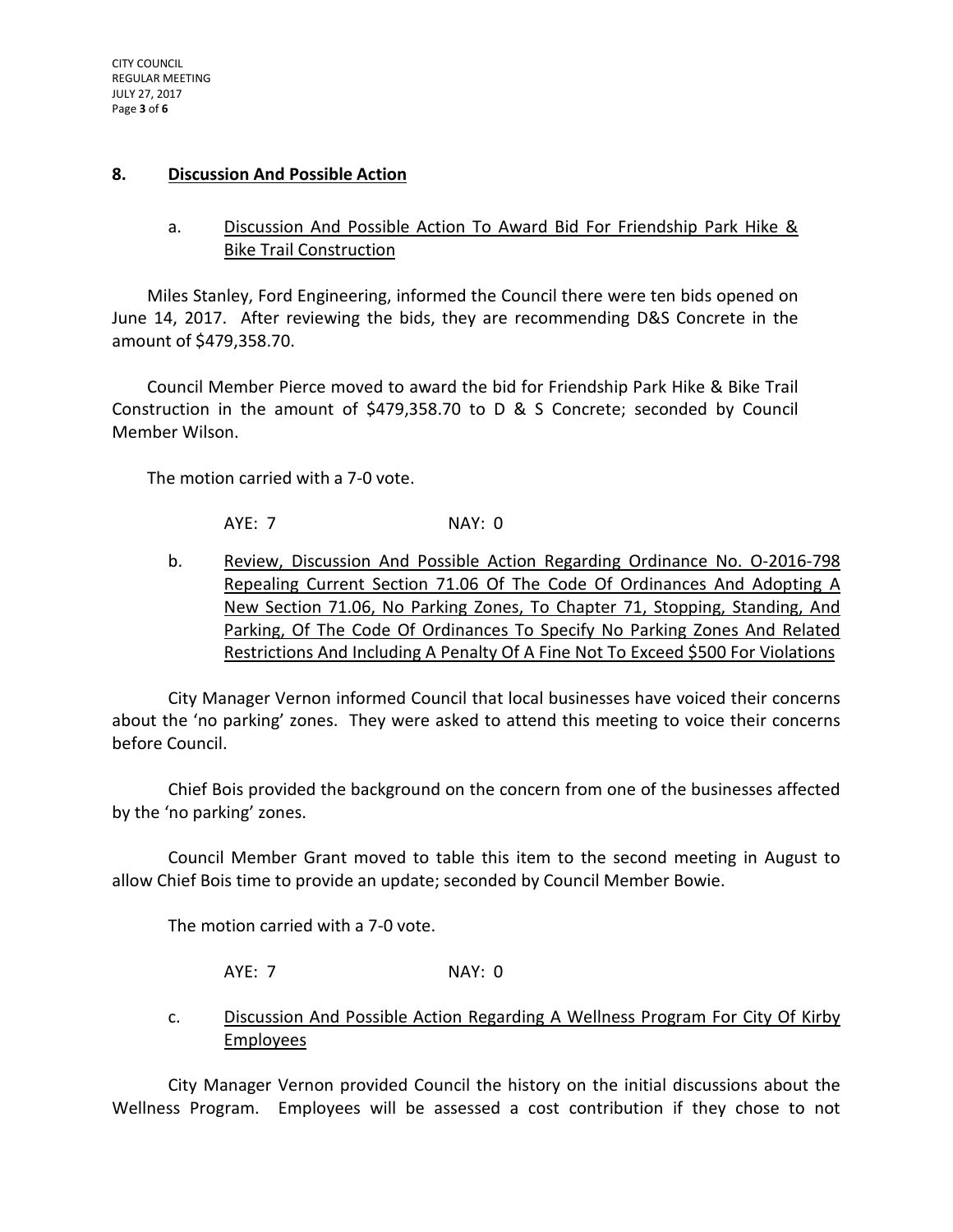participate in the Wellness Program. The deadline being recommended to complete the physical is September 15.

There was discussion about the deadline and the employee's contribution.

Council Member Pierce moved to implement the Wellness Program with a November 30 deadline and employee will contribute 10% of the premium if the employee does not present a record of completed physical to Human Resources by November 30; seconded by Council Member Grant.

The motion carried with a 7-0 vote.

AYE: 7 NAY: 0

d. Review, Discussion And Possible Action Regarding Ordinance No. O-2015-778 Repealing Ordinance No. O-2008-653 And Providing A Declaration Of Purpose; Providing A Definition Of Garage/Yard Sales; Providing For A Requirement And Display Of Permit; Establishing A Permit Application Fee; Limiting The Number Of Garage/Yard Sales; Regulating Signage, Hours Of Operation And Prohibiting The Sale Of Prepared Food Operation; Providing A Civil Remedy And A Penalty For Each Violation Thereof; And Providing For Severability.

Mayor Pierce said she requested this item be placed on the agenda for discussion. The garage sale ordinance was put in place in 2015 by the previous Council. The ordinance addressed how to display the signs, they must be staked, and are not allowed to be posted on a street sign or utility poles.

e. Discussion And Possible Action To Appoint A Member To The Crime Control And Prevention District Board

Sam Richardson, Crime Control and Prevention District Board, said the Board voted unanimously to appoint David Faulkner to fill the vacancy.

Council Member Grant moved to appoint David Faulkner to the Crime Control and Prevention District Board; seconded by Council Member Aldrich.

The motion carried with a 7-0 vote.

AYE: 7 NAY: 0

f. Discussion And Possible Action Regarding An Addendum To The Service Contract For Fines And Fees Collection Services With Vigilant Solutions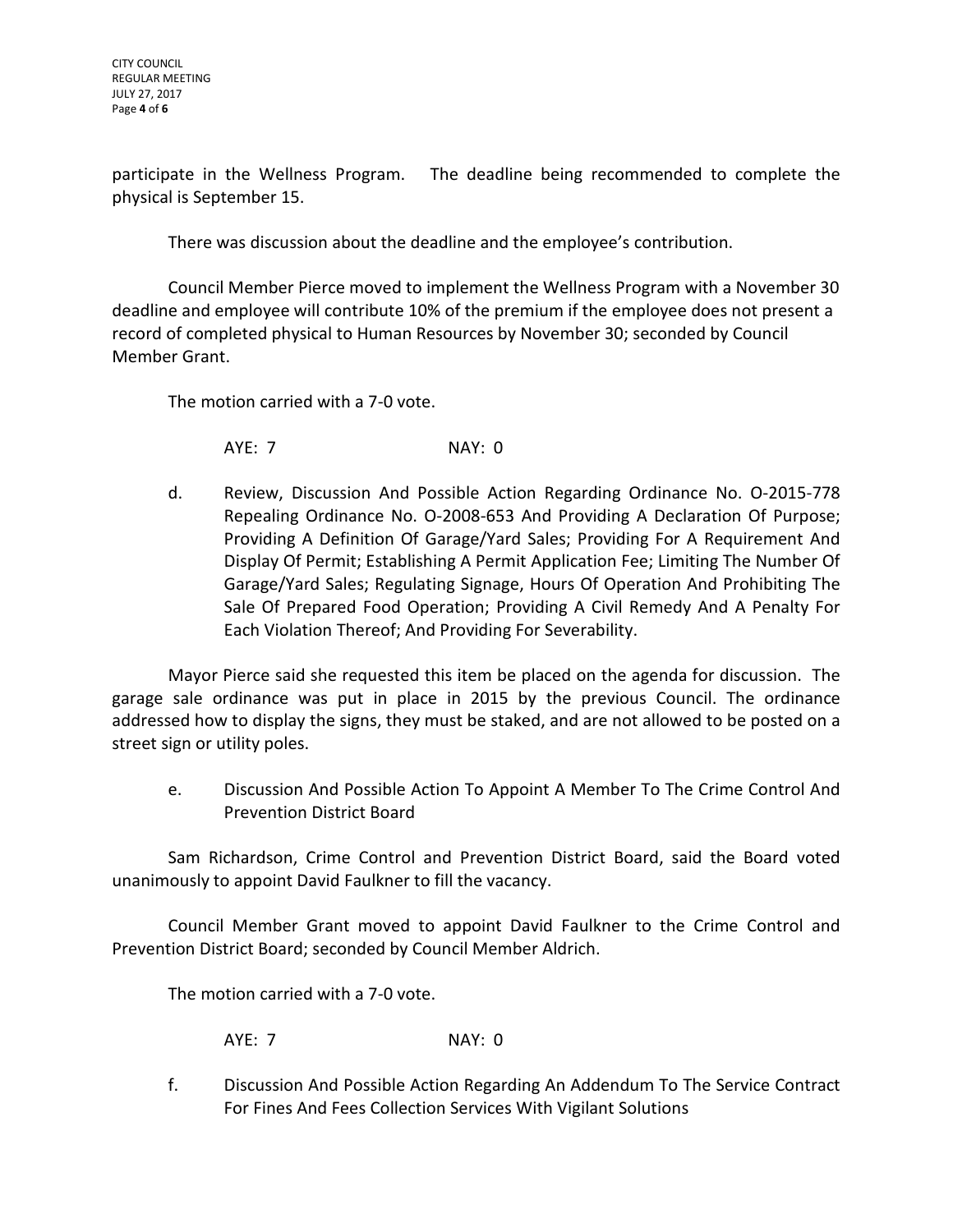Chief Bois informed Council that Vigilant Solutions will no longer operate the warrant redemption program; instead, they will act as a collection agency. In order to keep the equipment we have to sign this new contract.

Council Member Grant moved to table this item until Chief Bois brings back requested information on August 10; seconded by Council Member Aldrich.

The motion carried with a 7-0 vote.

AYE: 7 NAY: 0

## **9. Executive Session 551.071 Texas Government Code, Consultation With Attorney**

## a. For City Council To Receive Legal Advice On Council Compensation

Mayor Pierce closed the regular meeting at 9:18 P.M. to convene into executive session.

Mayor Pierce opened the regular meeting at 10:44 P.M.

## **10. Requests and Announcements**

# a. Requests By Mayor And Council Members For Items To Be Placed On Future City Council Agendas And Announcements On City Events/Community Interests

Council Member Bowie – She informed Council that at the last meeting it was brought up she missed some meetings. She said her brother is critically ill and she will be driving to New York to be with him and she will stay as long as it takes. She will submit a letter to this effect. She thanked everyone for their prayers.

Council Member Wilson – She inquired about the new phone system. City Manager Vernon said all departments were connected to the new phone system, except dispatch. She explained there were upgrades that needed to be taken care of first. Council Member Wilson said she has received compliments on the pool manager and asked that she be invited to the last Council meeting in August to be recognized. She thanked the Police Department for putting out weekly notices on what's been happening in the department.

Council Member Aldrich – She requested placing discussion to extend our boundaries on the next agenda. Parks and Recreation Committee will have a movie night on August 19. She